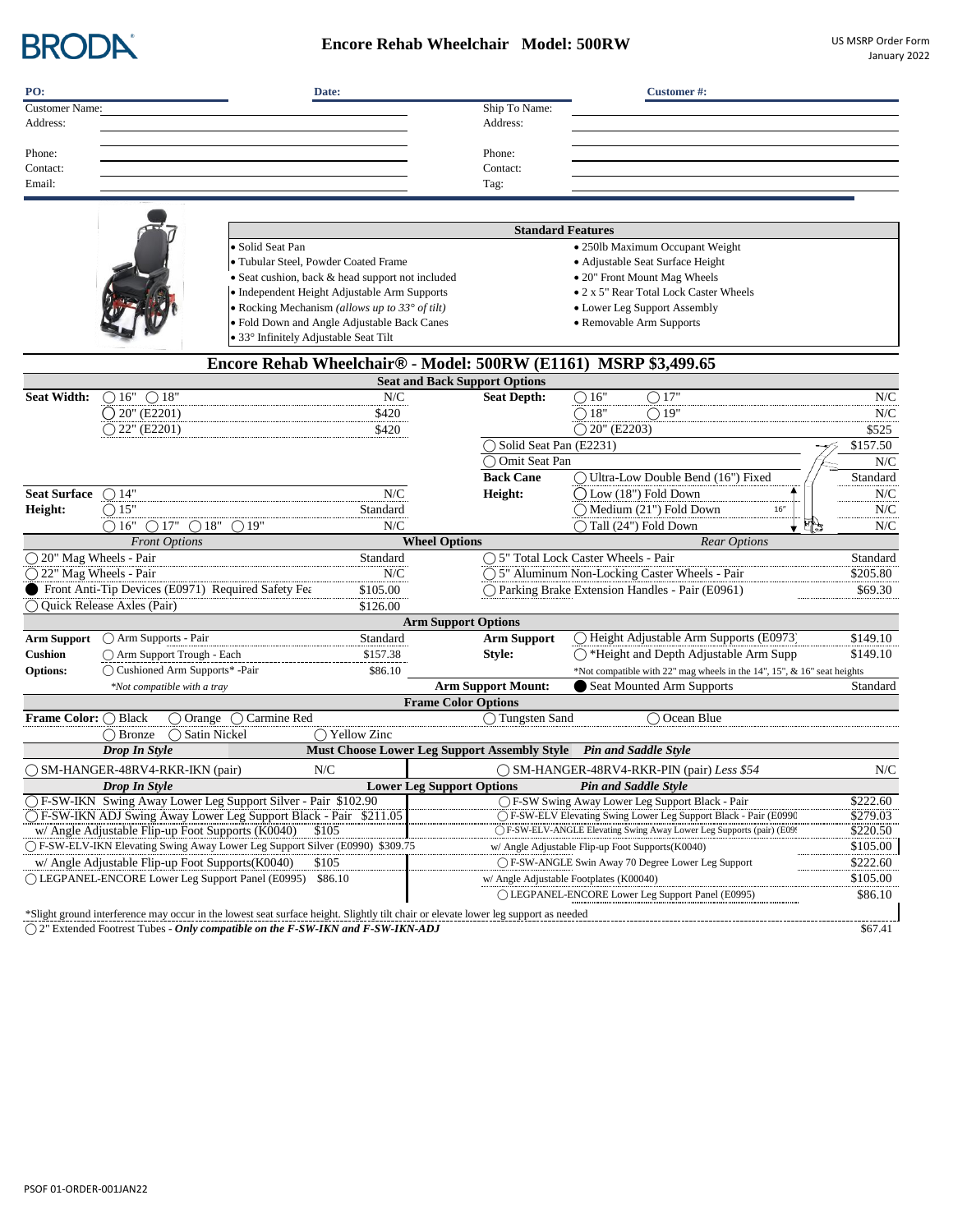

|                           | <b>Knee-to-Heel Range</b>                                              |         |                                        |
|---------------------------|------------------------------------------------------------------------|---------|----------------------------------------|
| <b>Front Rigging Mode</b> | Description                                                            | Minimum | Maximum                                |
|                           | Range Adjusts in 1" increments                                         |         |                                        |
| <b>F-SW-IKN</b>           | 70° Drop-in, silver                                                    | 13"     | 17"<br>(19" with optional<br>extender) |
| <b>F-SW-IKN-ADJ</b>       | 70° Drop-in w/<br>angle adjustable<br>footplates, black                | 13"     | 17"<br>(19" with optional<br>extender) |
|                           | Range Adjusts in 3/4" increments                                       |         |                                        |
| F-SW                      | 70° Pin & Saddle,<br>black                                             | 11"     | 14"                                    |
| <b>F-SW-ANGLE</b>         | 70° Pin & Saddle w<br>angle adjustable<br>footplates, black            | 11"     | 14.75"                                 |
| <b>F-SW-ELV</b>           | Pin & Saddle,<br>elevating, black                                      | 15.25"  | 18.25"                                 |
| <b>F-SW-ELV-ANGLE</b>     | Pin & Saddle,<br>elevating w/ angle<br>adjustable<br>footplates, black | 15.25"  | 18.25"                                 |
|                           | Infinite Range Adjustments                                             |         |                                        |
| <b>F-SW-ELV-IKN</b>       | Drop-in, elevating<br>w/ angle<br>adjustable<br>footplates, silver     | 13"     | 20"                                    |

|                      |                             | <b>Common Accessories</b>                                          |                                            |          |
|----------------------|-----------------------------|--------------------------------------------------------------------|--------------------------------------------|----------|
| <b>Pelvic Belts:</b> | $\bigcirc$ S-BELT           | Pelvic Belt (E0978)                                                | $\bigcap$ Ctr Buckle $\bigcap$ Side Buckle | \$56.70  |
|                      | $\bigcap$ S-BELT-A          | Pelvic Belt Auto Buckle (E0978)                                    | $\bigcap$ Ctr Buckle $\bigcap$ Side Buckle | \$56.70  |
|                      | $\bigcap$ S-BELT-587V3      | Pelvic Belt Grommet Mount (E0978)                                  | $\bigcap$ Ctr Buckle $\bigcap$ Side Buckle | \$56.70  |
| Trays:               | $\bigcap$ TRAY-ABS          | Tray ABS with Strap (E0950)                                        | ◯ Sewn Strap (◯ Grev (◯ Black              | \$337.05 |
|                      | $\bigcap$ TRAY-ABS-OVR      | Tray ABS with Strap $(24" - 28" width)$ (E0950)                    | $\bigcap$ Black Only                       | \$518.44 |
|                      | $\bigcap$ TRAY-CLEAR        | Tray Clear with Strap (E0950)                                      | ◯ Sewn Tray Strap                          | \$348.60 |
|                      | ◯ TRAY-HALF                 | Half Tray (E0950) (side specific)(with upper side pad)             | $\bigcap$ Grev $\bigcap$ Black             | \$463.05 |
|                      | ◯ TRAY-COVER                | <b>Tray ABS Cushion Cover</b>                                      |                                            | \$171.15 |
| Other:               | $\bigcap$ IV-POLE (K0105)   | IV Pole and Assembly - $\bigcap$ Front or $\bigcap$ Rear Mount     |                                            | \$108.15 |
|                      | $\bigcap$ O2-HOLDER (E2208) | Oxygen Holder and Assembly $\bigcap$ Front or $\bigcap$ Rear Mount |                                            | \$181.65 |
|                      | $\bigcap$ STABIL-FR         | Rear Stabilizer Frame                                              |                                            | \$97.65  |
| <b>Positioning:</b>  | $\bigcirc$ SR               | Side Reduction Cushions - Pair (E0956)                             |                                            | \$108.15 |
|                      |                             |                                                                    |                                            |          |

### **Matrx® Seating Series**

|                                                                           |       |               |                | <b>Matrx® Seating Series</b>                |     |  |
|---------------------------------------------------------------------------|-------|---------------|----------------|---------------------------------------------|-----|--|
|                                                                           |       |               |                |                                             |     |  |
|                                                                           |       |               |                |                                             |     |  |
| For Correct Fit: Cushion Size Should Match Selected Chair Seat Dimensions |       |               |                |                                             |     |  |
| <b>Seat Cushion Depth:</b>                                                | 16"   | $\bigcap$ 18" | $\bigcirc$ 20" | $\bigcap$ 22" (Only available w/PS Cushion) |     |  |
|                                                                           |       |               |                |                                             |     |  |
| Seat Cushion Width:                                                       | , 16" | 18"           | 20"            | <b>Seat Cushion Width:</b>                  | 22" |  |

| "TSeat Cusmon Width:"                                                        |  |       |
|------------------------------------------------------------------------------|--|-------|
| $\bigcap$ Libra (E2624)-Recommended for highest risk of or existing skin l   |  | \$485 |
| $\bigcirc$ Vi (E2607) - Recommended for moderate to high risk of skin break- |  | \$425 |
| $\bigcap$ PSP (E2607) - Recommended for moderate to high risk of skin bi     |  | \$395 |
| $\bigcap$ PS (E2605) - Recommended for low to moderate risk of skin brea     |  | \$345 |

| Seat Cushion Width:                                                         | 18'                                                 |       | <b>Seat Cushion Width:</b>                                                 |      |
|-----------------------------------------------------------------------------|-----------------------------------------------------|-------|----------------------------------------------------------------------------|------|
| $\bigcap$ Libra (E2624)-Recommended for highest risk of or existing skin l  |                                                     | 485ء  | Libra (E2625) - Recommended for highest risk of or existing skin break     | 5595 |
| $\hat{U}$ Vi (E2607) - Recommended for moderate to high risk of skin break- |                                                     | -425ه | ) Vi (E2608) - Recommended for moderate to high risk of skin breakdown     |      |
| $\supset$ PSP (E2607) - Recommended for moderate to high risk of skin by    |                                                     | \$395 |                                                                            |      |
| $\bigcap$ PS (E2605).                                                       | . Recommended for low to moderate risk of skin brea |       | $\sum$ PS (E2606) - Recommended for low to moderate risk of skin breakdown |      |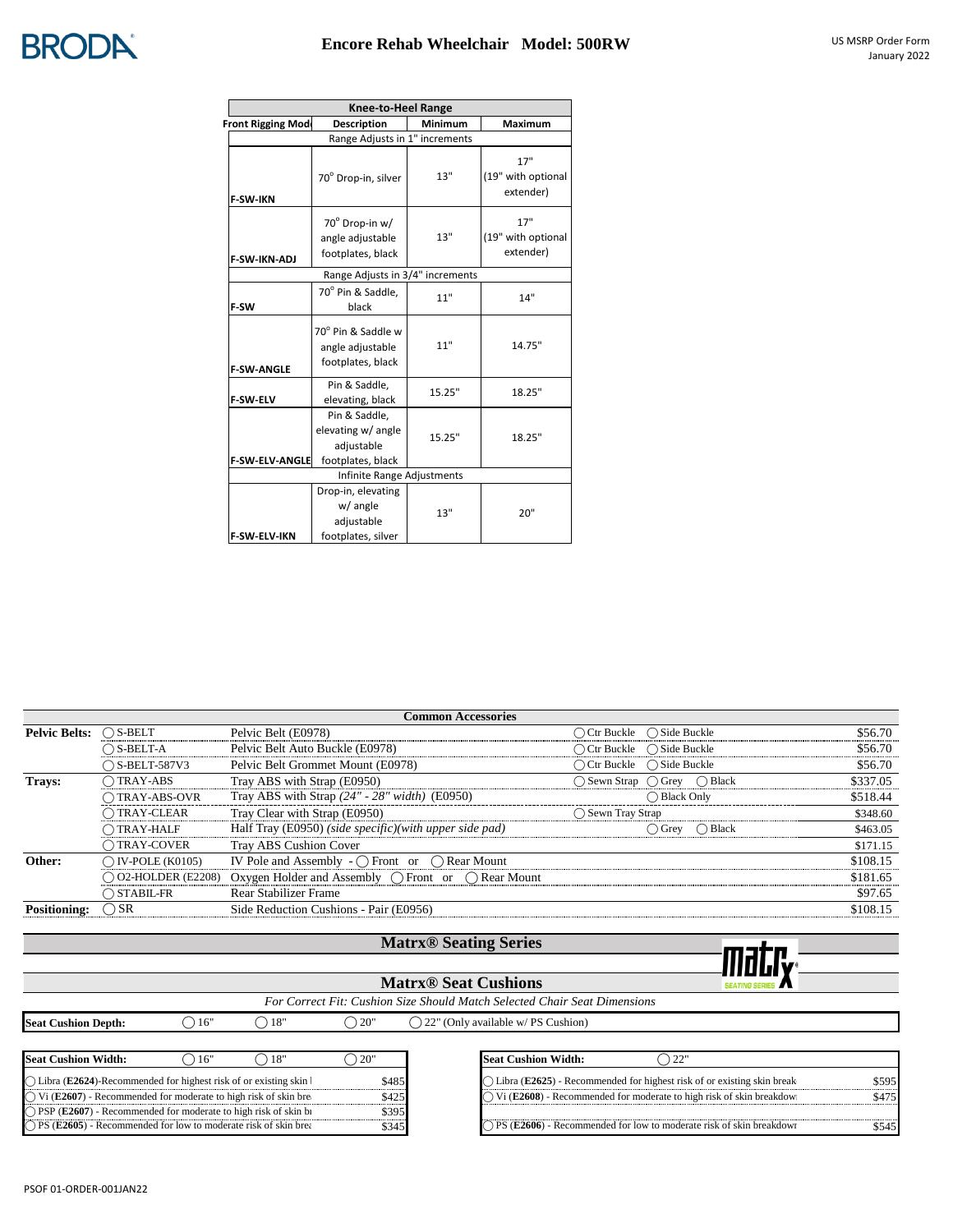### **Encore Rehab Wheelchair Model: 500RW** US MSRP Order Form

# **BRODA**

| Lihra<br><b>Cushion</b> | ◯ Libra Fluid Supplement     |       |
|-------------------------|------------------------------|-------|
| <b>Accessories:</b>     | Libra 1" Hemi Wedge          |       |
|                         | Libra 1" Anterior Seat Wedge | \$175 |
|                         | Libra Tapered Wedge Left     |       |
|                         | () Libra Tapered Wedge Right |       |
|                         | Libra Abductor               |       |

| ◯ Libra Fluid Supplement       | \$75  | Vi, PSP & PS Cushion<br><b>Accessories:</b> |           | $\bigcap$ Pelvic Obliquity Kit | \$50             |                  |
|--------------------------------|-------|---------------------------------------------|-----------|--------------------------------|------------------|------------------|
| ○ Libra 1" Hemi Wedge          | \$65  |                                             |           |                                |                  |                  |
| ◯ Libra 1" Anterior Seat Wedge | \$125 | <b>Cushion Rigidizer:</b>                   | E0992     | 16" Depth                      | 18" Depth        | 20" / 22" Depth  |
| ◯ Libra Tapered Wedge Left     | \$50  | <b>All Cushions</b>                         | 16" Width | $\bigcirc$ \$115               | $\bigcirc$ \$115 | $\bigcirc$ \$115 |
| ◯ Libra Tapered Wedge Right    | \$50  |                                             | 18" Width | $\bigcap$ \$115                | $\bigcirc$ \$115 | $\bigcirc$ \$115 |
| ◯ Libra Abductor               | \$60  |                                             | 20" Width | $\bigcap$ \$115                | $\bigcirc$ \$115 | $\bigcirc$ \$115 |
|                                |       |                                             | 22" Width | N/A                            | $\bigcap$ \$115  | $\bigcirc$ \$115 |

## **Matrx® Backs**

| For Correct Fit: Back Size Should Match Selected Chair Seat Dimensions                                                  |                                   |                                |                                                                                  |       |
|-------------------------------------------------------------------------------------------------------------------------|-----------------------------------|--------------------------------|----------------------------------------------------------------------------------|-------|
| 18"(excludes PB & PB Deep)<br>() 20"<br>16"<br><b>Back Height:</b><br>( )                                               |                                   |                                |                                                                                  |       |
|                                                                                                                         |                                   |                                |                                                                                  |       |
| 18"<br><b>Back Width:</b><br>16"<br>20"                                                                                 |                                   | <b>Back Width:</b>             | $\bigcap 22"$                                                                    |       |
| E2 (E2615) - Recommended for users seeking optimal immersion and airflow                                                | \$645                             |                                | $\supset$ Elite TR (E2621) - Recommended for tilt in space & recline application | \$845 |
| ○ E2 Deep (E2620) - Recommended for users seeking optimal immersion w/ contoured support needs \$775                    |                                   |                                | $\bigcap$ Elite (E2621) - Recommended for more active users                      | \$795 |
| $\bigcirc$ Elite TR (E2620) - Recommended for tilt in space & recline applications                                      | \$650                             |                                | $\bigcap$ Elite Deep (E2621) - Recommended for active users with contoured sup   | \$930 |
| $\bigcirc$ Elite (E2620) - Recommended for more active users                                                            | \$625                             | <b>Matrx Back</b>              | ◯ Air Force                                                                      | N/C   |
| $\bigcirc$ Elite Deep (E2620) - Recommended for active users with contoured support needs                               | \$760                             | <b>Military Service ○ Army</b> |                                                                                  | N/C   |
| $\bigcap$ PB (E2615) - Recommended for less active users seeking comfort                                                | \$625                             | <b>Decals:</b>                 | $\bigcap$ Marine                                                                 | N/C   |
| $\bigcap$ PB Deep (E2615) - Recommended for less active users seeking comfort & support                                 | \$645                             |                                | $\bigcap$ Navy                                                                   | N/C   |
| (Delection 2015) [2016] (Delection Literal Supports 6.5"Hx5"L (Pair) (E0956)<br>E <sub>2</sub> Back                     | \$290                             | <b>Privacy Flap</b>            | $\bigcap$ 16" Width Small Privacy Flap                                           | \$40  |
| Accessories: $\bigcap$ E2 Chest Harness Interface                                                                       | \$75                              | <b>Accessories:</b>            | $\bigcap$ 18" Width Medium Privacy Flap                                          | \$40  |
| ◯ E2 Contoured Backbone Lumbar/PSIS Support                                                                             | \$55                              |                                | ◯ 20" Width Large Privacy Flap                                                   | \$40  |
| ○ E2 PostureFlex Abdominal Support 7"Hx20"-32"L                                                                         | \$245                             |                                | ○ 22" Width Extra Large Privacy Flap                                             | \$40  |
| Ouad Release Tab for PostureFlex                                                                                        | \$25                              | Lateral                        | Elite Back Fixed Laterals 5"Hx7.5"L (E0956)                                      | \$1   |
| <b>E2</b> Infection Control Slipcover<br><b>Back</b>                                                                    | \$65                              | <b>Support</b>                 | ◯ Elite Back Swing Away Lateral Hardware (E0128)                                 | \$22  |
| <b>Slipcovers:</b><br>E2 Deep Infection Control Slipcover                                                               | \$65                              | Accessories:                   | (Swing Away Lateral Pad (Each) 4.25"Hx6.5"L (E0956)                              | \$1   |
| Infection Control Slipcover for Matrx Cushions                                                                          | \$65                              |                                |                                                                                  |       |
|                                                                                                                         | <b>Matrx<sup>®</sup></b> Headrest |                                |                                                                                  |       |
| $\bigcap$ Elan Head Support Hardware (E0128) - Required with Selection of Head Support<br><b>Head Support Mounting:</b> |                                   |                                |                                                                                  | \$220 |

| Littau oupport mounting. | $\epsilon$ Light Head Buppont Hard ward (E0120)<br>- коашка мня эсксеноя от гюда эйррон |         |                           | ⊍∠∠∪  |
|--------------------------|-----------------------------------------------------------------------------------------|---------|---------------------------|-------|
| Choose One               | Loxx Head Support Hardware $(E0128)$ - Required with Selection of Head Support          |         |                           |       |
| <b>Support Options:</b>  | Head Support Cushion (E0955)                                                            | 10"     |                           | \$235 |
|                          | Head Support 4 Point Cushion (E0955)                                                    | ר v 7"  | $\left.\right)$ 11" x 10" | \$325 |
|                          | Headband with 4 Point Cushion (E0955)                                                   | ) Small | Large                     | \$450 |

**Additional Options:**

#### **Delivery Instructions or Special Requests:**

Total: \$

| Accessorial Services: Each with an additional charge, are available to accommodate the delivery needs of Broda customers                  |
|-------------------------------------------------------------------------------------------------------------------------------------------|
| and/or the needs of a shipment's final delivery location. To ensure a seamless delivery of each Broda order,                              |
| any accessorial services needed to deliver are requested when an order is submitted to Broda.                                             |
| $\bigcap$ Lift Gate Service: Delivery is made with a lift gate trailer that moves the shipment from trailer level to ground level         |
| $\bigcap$ Residential Delivery Service: Delivery to a residential location                                                                |
| ◯ Notification Before Delivery: Contact is requested to the Consignee by the Carrier PRIOR to shipment delivery                           |
| $\bigcap$ Inside Delivery Service: Movement of the shipment beyond the unloading position, i.e. move closer to a door, inside a building, |
| upstairs, down a hall, etc. Price is specific per order, based on the customer's inside delivery needs                                    |
| ◯ Limited Access Service: Delivery locations that are not open to the walk-in public, during normal business houses. Mon-Fri. 8a-5p       |
| Expedited delivery is available by customer request at the time of order, which is priced per order and is based on                       |

*the delivery location and level of service.*